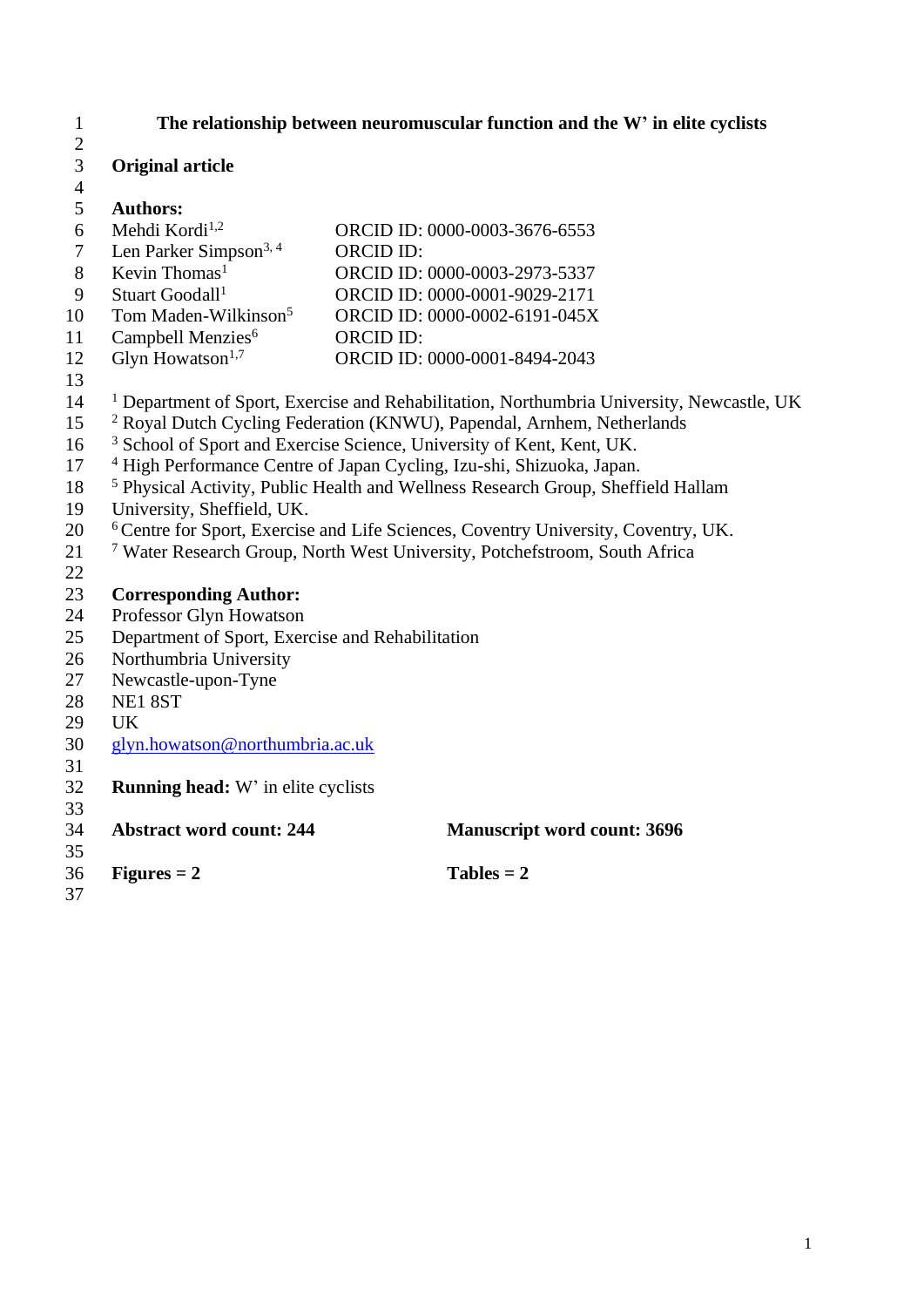## **Abstract**

 Purpose: The aim of the study was to assess the association between the (W prime) W and measures of neuromuscular function relating to the capacity of skeletal muscle to produce force in a group of elite cyclists. Methods: Twenty-two athletes specialising in a range of disciplines and competing internationally volunteered to participate. Athletes completed assessments of maximum voluntary torque (MVT), voluntary activation (VA), and isometric maximum voluntary contraction (MVC) to measure rate of torque development (RTD). This was followed by assessment of peak power output (PPO), and 3-, 5- and 12-minute time trials to determine critical power (CP). Pearson's correlation was used to examine associations with CP and W'. Goodness-of-fit was calculated, and significant relationships were included in a linear step-wise regression model. Results: Significant positive relationships were evident 49 between W' and MVT ( $r = 0.82$ ), and PPO ( $r = 0.70$ ), and RTD<sub>200</sub> ( $r = 0.59$ ), but not with RTD<sub>50</sub> 50 and VA. Correlations were also observed between CP and RTD<sub>200</sub> and MVT ( $r = 0.54$ , and r  $51 = 0.51$ , respectively), but not with PPO, VA or RTD<sub>50</sub>. The regression analysis found 87% of 52 the variability in W' (F<sub>1, 18</sub> = 68.75; p < 0.001) was explained by two variables: MVT (81%) and PPO (6%). Conclusions: It is likely that muscle size and strength, as opposed to neural factors, contribute meaningfully to W'. These data can be used to establish training methods to enhance W' in order to improve cycling performance in well trained athletes. 

**Key words.** Elite athletes, power-duration, muscle strength, critical power, neuromuscular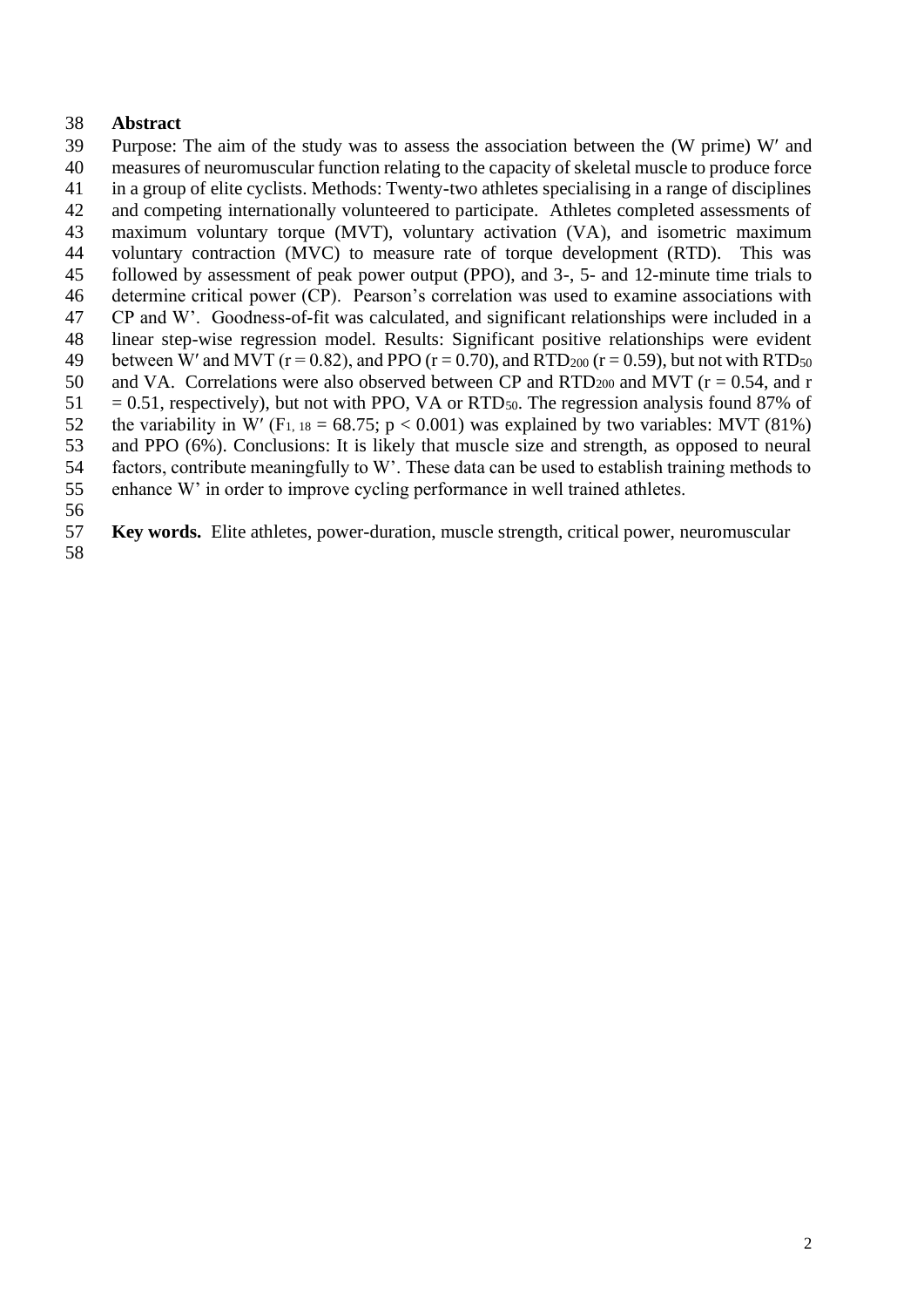#### 59 **Introduction**

 The duration of elite level cycling events can range from <10 s (200 m time-trial [TT] on the track) whilst mountain bike events last ~90 min and grand tour stages as long as 6 hours. In addition, the intensity and duration of the majority of competitive TT cycling events align closely with the extreme- and severe-intensity domains of the power-duration (P-D) 64 relationship. <sup>1</sup> The P-D relationship describes how the tolerable duration of an event is related to its intensity in a hyperbolic manner; the asymptote represents the critical power (CP), and 66 the curvature constant is termed (W prime) W'.  $1-3$  The CP represents the upper limit for exercise supported by aerobic metabolism, and the W' quantifies the finite amount of work that the athlete could complete above CP. As W' is finite, it contributes relatively more to the work 69 done, and thus performance, as the event duration shortens.  $3$  Indeed, when W' is compromised, even in the face of an elevated CP, exercise performance at the 'top-end' of the severe-intensity 71 domain is lowered.  $4$  Understanding the determinants of W is therefore of importance to the performance of elite track cyclists, as the short duration of such events means the W could be decisive.

74

75 While the mechanisms relating to CP are increasingly well understood  $3,4$  and relate to multiple 76 aspects of oxidative physiology, the physiology underpinning W' is not as well elucidated. <sup>5,6</sup> 77 The W was historically considered an anaerobic energy store comprising of phosphocreatine 78 (PCr), muscle glycogen and myoglobin-bond  $Q_2$ .<sup>3,7</sup> However, a number of observations do not 79 support this premise. For example, the W' is altered with manipulations in oxygen availability; 80 being increased in hypoxia <sup>8</sup> and under blood flow occlusion. <sup>9</sup> Furthermore, there is an 81 association between the oxygen uptake  $(\dot{V}O_2)$  slow component amplitude and the magnitude 82 of the W'  $^{10}$  suggesting the W' is not simply 'anaerobic', but rather, along with CP, is part of a 83 complex, integrated bioenergetic system. <sup>3</sup> Once considered as an energy store to be 'used up' 84 when exercising above CP, this viewpoint has been reconsidered, whereby W' is considered to 85 be a reservoir that might be 'filled up' with fatigue-implicated metabolites. <sup>11</sup> This viewpoint 86 is partly supported by observation that the W' relates closely to a specific limit to metabolite 87 accumulation (e.g. ADP,  $P_i \& H^+$ ) within the exercising muscle, <sup>4,11</sup> and that a greater degree 88 of peripheral disturbance is associated with a higher W'.<sup>12</sup> 89

90 Recent work in the determinants of W' indicates the size and function of the involved skeletal 91 muscle are potentially influential.  $5,6,13$  Quadricep muscle cross sectional area,  $6$  mineral-free 92 thigh mass  $13$  and thigh muscle volume  $5$  have all shown positive associations with the 93 magnitude of W', though there is partly contrasting evidence demonstrating no association 94 between type-II fibre proportion and W'.  $4,14$  More recently, the W' of elite track cyclists has 95 been associated with maximal voluntary force, <sup>5</sup> and there is evidence suggesting that strength 96 training can elicit positive improvements in  $W'$ . <sup>15–17</sup> These findings could suggest that indices 97 of neuromuscular function could be positively related to the W',  $^{18,19}$  but the neuromuscular 98 determinants of the W' are not well-understood.

99

100 Accordingly, we hypothesised that W' would be strongly correlated with indices of maximal

101 muscle performance, such as MVT and PPO; therefore, the aim of the study was to assess the

102 association between the W' and measures of neuromuscular function relating to the capacity

103 of skeletal muscle to produce force. A better understanding of the association between W

104 and a range of neuromuscular function measures could provide new information for future

105 work that aims to increase W, and inform training practices of athletes, such as track sprint

106 cyclists, where the magnitude of W' could be a determining factor of athletic success..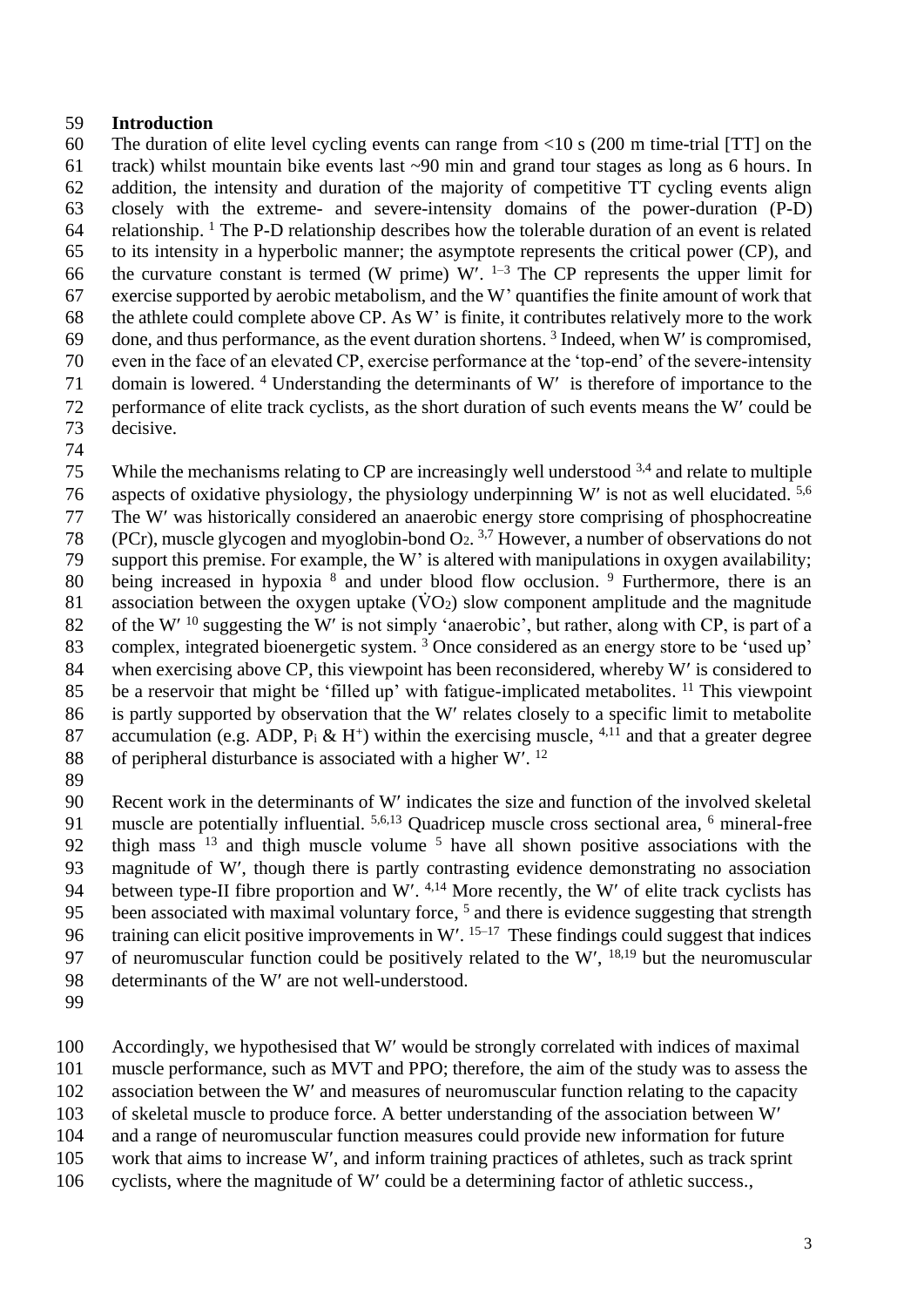## **Methods**

## *Participants*

 Following institutional ethical approval from Northumbria University Research Ethics 110 Committee, 22 elite cyclists (17 men, 5 women, age,  $23 \pm 3$  yr; mass  $72.3 \pm 9.2$  kg, stature 111 169.8  $\pm$  10.0 cm) gave written informed consent to participate in this study. The cyclists specialised in a range of disciplines (4 tandem sprinters: 2 men and 2 women; 13 track endurance: 10 men and 3 women; 4 mountain bikers: 2 men and 2 women: 1 men's road rider) and, with the exception of the road rider (who competed as an elite category domestic road rider), each participant was competing internationally at either under-23 level and/or senior level at the time of participation. At the time of data collection, the cohort included three current Olympic gold medallists and world record holders from the team pursuit, four current world record holders and world champions in the tandem 200 and 1,000 m TT, and numerous medallists at World Championship, European, and World Cup level events.

- 
- *Experimental Protocol*

 Participants visited the National Cycling Centre (Manchester, UK) on three separate occasions where all parts of the assessment were performed. All were asked to refrain from strenuous exercise in the preceding 24 h. The first occasion was an in-depth familiarisation session to allow the participants to become accustomed to the different isometric knee extension procedures (i.e. maximal voluntary torque [MVT], rate of torque development [RTD] and voluntary activation [VA]). The two subsequent visits were experimental sessions, completed 128 in successive days  $2 - 7$  days after familiarisation. The first experimental session was split into two parts: the AM and PM session. In the AM session, the following neuromuscular assessments were performed on the knee extensors of each leg (quadriceps femoris): (a) isometric maximal voluntary contractions (MVCs) to measure MVT (b) VA and (c) explosive isometric MVCs to measure RTD. The subsequent PM session and the visit in the following day solely entailed of the "on-bike" assessments. In the PM session, the assessments were (d) two peak power output (PPO) efforts (e) a 3-min fixed-duration time trial (TT) and (f) a 12- min TT. The final experimental session took place the following day and consisted of only (g) a 5-min fixed duration TT. Participants were already fully familiarised with all the on-bike measures, having completed all fixed-duration time trials at least twice previously. The effect of familiarisation on the power–duration parameter when using this testing protocol has been 139 published previously. <sup>20</sup> All experimental procedures were conducted by experienced doctoral- level researchers and practitioners (MK, LPS, CM, TMW) that were well-versed in the specific techniques.

## *Isometric Dynamometry*

 The use of a custom-built isometric dynamometer and the specific protocol used to measure 145 MVT, RTD and VA during knee extension is detailed elsewhere. <sup>21</sup> Briefly, the riders were 146 positioned in a custom-built dynamometer with hip and knee joint angles at  $125^{\circ}$  and  $115^{\circ}$ , respectively. A calibrated S-beam strain gauge (Force Logic, Swallowfield, UK) attached securely to the lower leg (~15% of tibial length above the medial malleolus) was used to measure knee extension force. The analogue force signal from the strain gauge was amplified (×370) and sampled (2,000 Hz) using an external analogue-to-digital converter (Micro 1401; CED, Cambridge, UK) and recorded with Spike2 computer software (v7, CED, Cambridge, UK). Force data were gravity corrected and then torque was calculated by multiplying by distance between the knee joint space and the location of the strain gauge.

- 
- 
-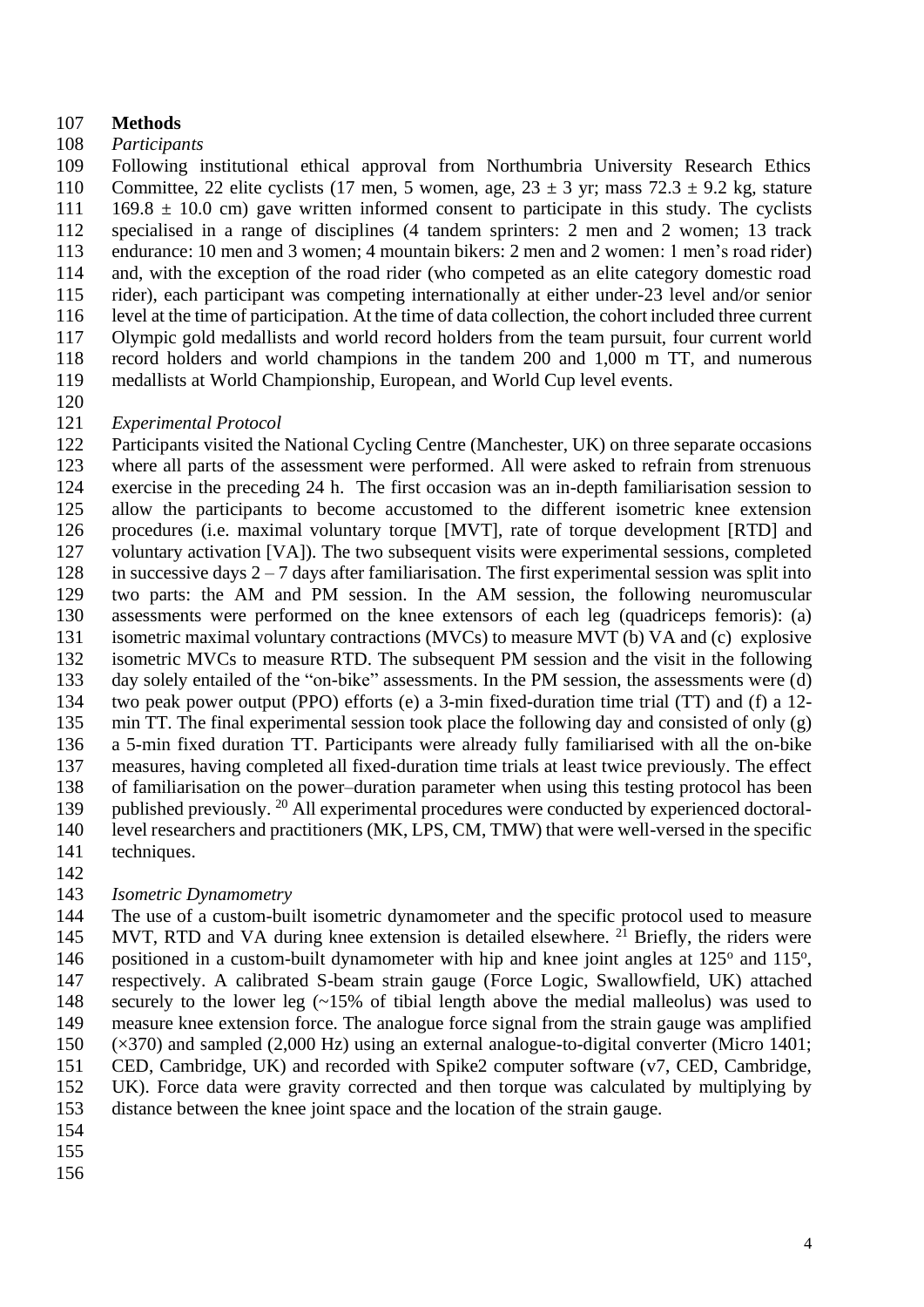### *Maximum Voluntary Torque (MVT)*

 Following a brief warm-up (three, 3 s contractions at 50, 75 and 90% (×1) of perceived maximum), participants performed 3-4 MVCs and were instructed to 'push as hard as possible' (knee extension) interspersed with ≥60 s rest. Torque was presented on a computer screen placed in front of participants and a horizontal cursor indicating the greatest torque obtained within the session was displayed for biofeedback purposes; strong verbal encouragement was provided during all MVCs. The highest instantaneous torque recorded was defined as MVT.

- 
- *Voluntary Activation (VA)*

 The capacity to activate the knee extensor muscles during isometric contractions was assessed 167 using the interpolated twitch technique. <sup>22</sup> The procedure was fully explained, and the participants were slowly accustomed to the electrical stimulation. Single electrical stimuli (200 *μ*s duration) were delivered to the femoral nerve via 100 mm disposable self-adhesive surface electrodes (CF5000, Digitimer Ltd., Welwyn Garden City, Hertfordshire, UK), connected to a constant-current stimulator (DS7AH, Digitimer Ltd., Welwyn Garden City, Hertfordshire, UK). The anode was placed midway between the iliac crest and the greater trochanter, and the cathode was placed high in the femoral triangle, over the femoral nerve. Stimulations commenced at a current of 50 mA and were incremented by 25 mA until a plateau in twitch force was observed; to ensure the stimulus was supramaximal the resulting current intensity 176 was increased by 30% for all subsequent stimulations (mean intensity  $344 \pm 35$  mA). Participants were asked to complete a further 2 MVCs during which electrical stimuli were delivered at the plateau in maximum force for assessment of the superimposed twitch force, and 2 s post to the relaxed muscle for assessment of quadriceps potentiated twitch force 180 ( $Q_{tw, pot}$ ). Subsequently, voluntary activation (%, VA) was calculated as:

- 
- 

### 182 **Voluntary activation =**  $100 * (1 - t/T)$  [Eq. 1]

 Where t is the amplitude of the superimposed twitch (i.e. the size of the additional peak) and T the value of the resting twitch.

- 
- *Rate of Torque Development (RTD)*

 Following familiarisation, participants performed a series of 10 contractions, each separated by 15 s, with instructions to extend their knee 'as fast and as hard as possible' for 1 s from a relaxed state upon hearing an auditory signal. Contractions involving a visible countermovement or pre-tension were discarded and another attempt was made. To indicate if a countermovement or pre-tension had occurred, resting torque was displayed using a sensitive scale in the preceding 300 ms. During each contraction participants were required to exceed 80% MVT, which was depicted by an on-screen marker. To provide performance feedback and encourage participants to develop torque as fast as possible, the time taken to reach 80% MVT was shown after each contraction and the slope of the rising torque-time curve (10 ms time constant) was displayed throughout, with the peak slope of their best attempt indicated on- screen. The three best contractions were used for data analysis. Contraction onset, during both voluntary and single twitch contractions, was defined as the last trough before the torque signal permanently deflected away from the envelope of the baseline noise; identified via manual inspection using a systematic standard method by the same trained investigator, in accordance 201 with previously published methods. <sup>23</sup> Manual onset detection is considered to provide greater 202 accuracy and reliability than an automatic approach. <sup>24</sup> Absolute voluntary torque (averaged 203 across the three best contractions) was quantified at 50 ms (RTD<sub>50</sub>) and 200 ms (RTD<sub>200</sub>) from contraction onset, as indicators of RTD.

- 
-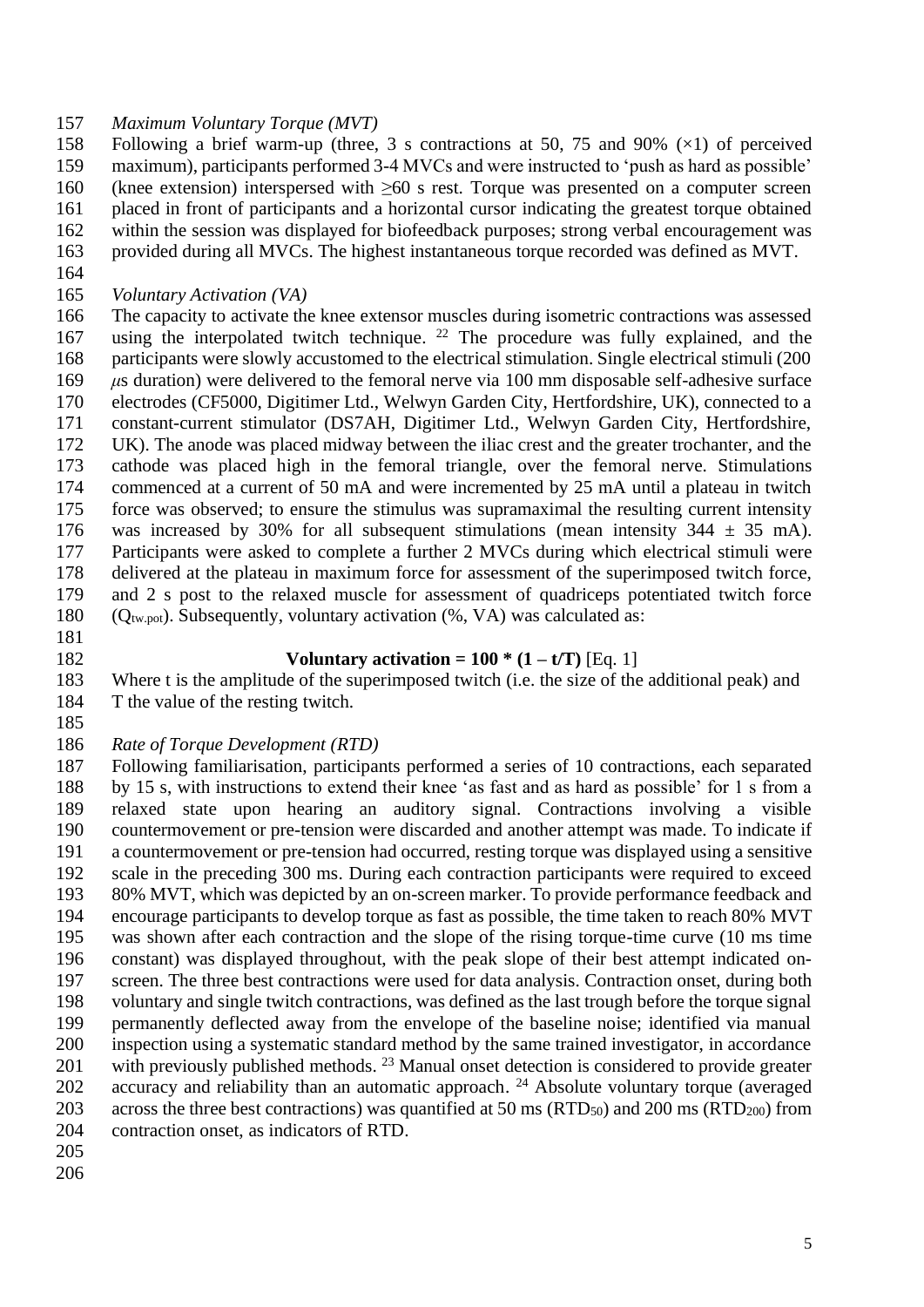- 
- *Peak Power Output (PPO) and Power-Duration Assessment*

 Participants performed all the on-bike measures using their own racing bikes which were fitted with a power meter (Infocrank, Verve Cycling Pty, Australia) and attached to a stationary air- resistance direct drive trainer (LeMond Revolution 1.1, Minnesota, USA). The protocol and 212 efforts were identical to those previously described. <sup>20</sup> Briefly, each "on bike" session 213 commenced with a 20-min self-prescribed warm-up. Cyclists performed two to three, short (< 6 sec), maximal efforts from a starting cadence of approximately 60 RPM to achieve a measure of PPO. Upon a countdown from the investigator they performed a maximal sprint with the instructed objective to achieve a cadence "as high as possible, as quickly as possible". Passive and/or active rest (3 min) was allowed between each 'PPO effort'. Participants had the opportunity to change gears between PPO efforts, but not during the efforts. Once the PPO efforts was complete, 5-min of active and/or passive rest elapsed before a 3-min positively paced fixed-duration TT was performed. Subsequently, at least 40-min of passive and/or active rest was prescribed before the 12-min, fixed-duration TT effort was performed. The following day, the participants performed the same warm-up routine as the previous session and subsequently a 5-min fixed-duration TT effort was performed.

*Data Capture and Analysis for Cycling assessments* 

Data was collected using ANT+ wireless cycling computers (Garmin International, Olathe,

KS, USA). Once the warm-up was complete and prior to starting experimental data

 collection, the zero-offset of the power was set. All ANT+ data were recorded at a resolution of 1 Hz. Data were downloaded and viewed using desktop software (Golden Cheetah

Training Software, goldencheetah.org) where the highest 1-s, 3-, 5-, and 12-min power output

231 windows were identified. These data were extracted and CP and W' were calculated using 3

232 different models; (1) the 2-parameter hyperbolic model [Eq. 2], (2) the linear work-time

model [Eq. 3] and (3) the linear inverse time model [Eq. 4]. The model pertaining to the

234 lowest total error (sum of CV for CP and W'), and therefore 'best individual fit' (BIF);  $^{25}$  was selected for each participant.

236  $t = W' / (P - CP) [Eq. 2]$ 237 W = CP t + W ' [Eq. 3] 238  $P = W'(1/t) + CP$  [Eq. 4]

239 Where t is the duration of the TT (sec), P is the power output achieved (W) and W' is the Work Done (kJ).

*Statistical Analysis* 

 All data were analysed using SPSS statistical software (IBM SPSS Inc., Chicago, IL.) or GraphPad Prism (v8, GraphPad Software, San Diego California, USA). Pearson's correlation was first used to examine the relationship between all measured neuromuscular parameters that were associated with both (1) CP and (2) W′. The following criteria were adopted to interpret the magnitude of the relationship between measures: <0.3 small, 0.3 to 0.5 moderate, >0.5 to 0.7 large, >0.7 to 0.9 very large, and >0.9 to 1.0 almost perfect. In addition, goodness-of-fit R<sup>2</sup> was also calculated to examine the proportion (percentage) of variance in the dependent 250 variables explained by the independent variables. Significance was accepted as  $p \le 0.05$ . All significant relationships were included in a linear step-wise regression model to examine whether any independent variables can significantly predict CP or W′.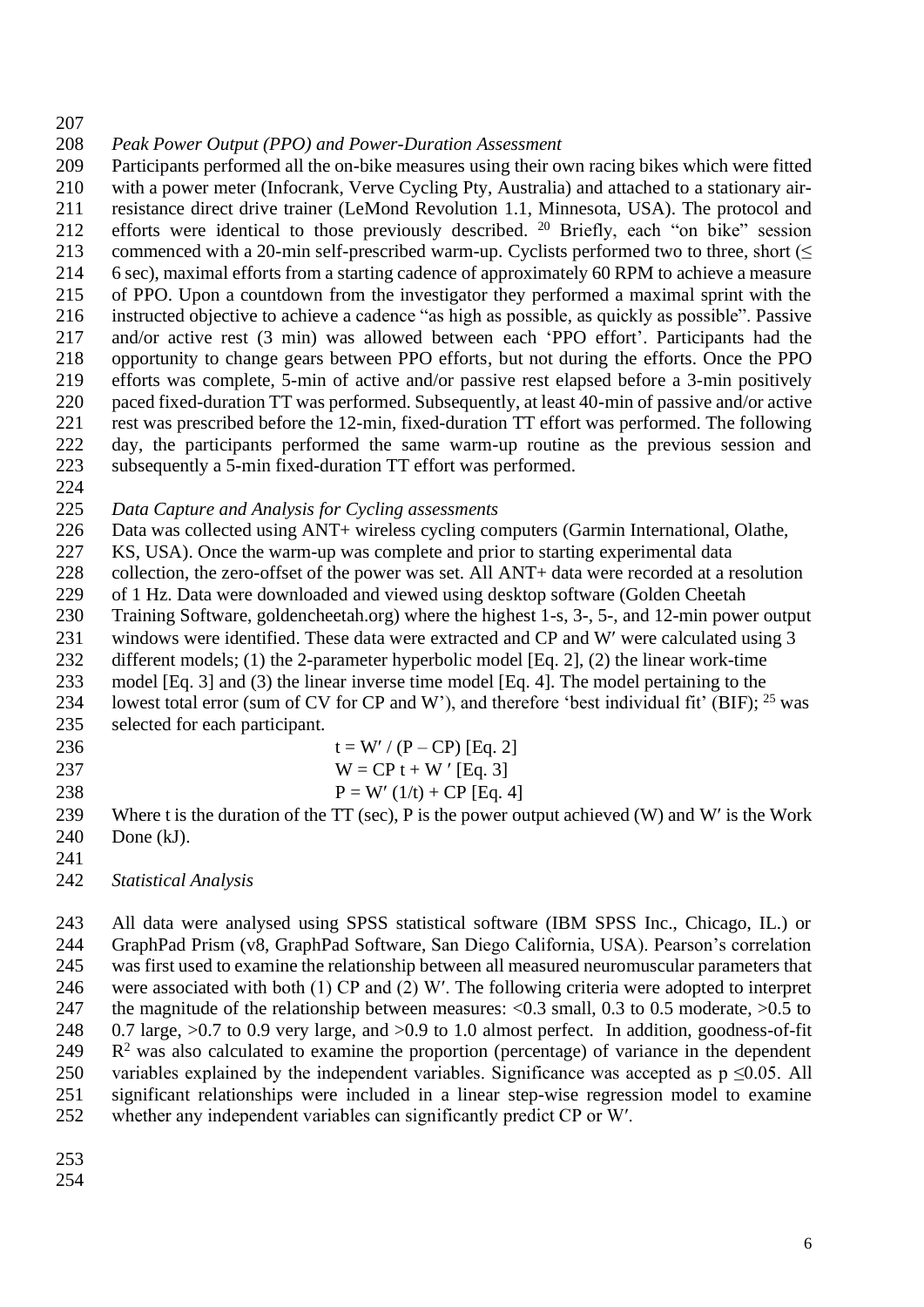# **Results**

257 The mean  $(\pm SD)$  power-duration parameter estimates (CP & W') are provided in Table 1, with a representative participant's power-duration relationship summarised in Figure 1. Of the 22 participants, 7 declined to participate in, or did not complete, the femoral twitch protocol (contractions were completed, but no twitch responses were administered/recorded for these athletes). Therefore, electrical stimulation parameters are reported for 15 participants. Correlation coefficient and coefficient of determination values for all neuromuscular measures in relation to CP and W′ are shown in Table 2 and Figure 2. Significant positive relationships 264 were evident between W' and MVT ( $r = 0.82$ ;  $p < 0.001$ ,  $R^2 = 0.67$ ), PPO ( $r = 0.70$ ;  $p < 0.001$ , 265  $R^2 = 0.49$ ), and RTD<sub>200</sub> (r = 0.59, p = 0.004, R<sup>2</sup> = 0.35), but not with RTD<sub>50</sub> and VA. In 266 addition, significant positive corelation were also found between CP and RTD<sub>200</sub> and MVT ( $r$  $267 = 0.54$ ,  $p = 0.009$ ,  $R^2 = 0.29$  and  $r = 0.51$ ;  $p = 0.015$ ,  $R^2 = 0.26$ , respectively), but not with PPO, 268 VA or RTD<sub>50</sub>.

 Subsequently, step-wise multiple regression analyses were performed using the three 271 significant predictors from the bivariate correlations (MVT, PPO and RTD $_{200}$ ) to examine their 272 combined relationship with W'. The regression analysis found 87% of the variability in W'  $(F<sub>1</sub>,$ 

- 273  $18 = 68.75$ ; p < 0.001) was explained by two variables: MVT (81%) and PPO (6%).
- 

# **Discussion**

 The aim of this study was to assess the relationship between measures of neuromuscular function and W' in a population of elite cyclists. For the first time we demonstrate that W' was strongly associated with both MVT and PPO in elite cyclists, which collectively explained 87% 279 of the variance in W'. In contrast there was no association between VA and RTD<sub>50</sub> with W'. In line with our hypothesis, this study and suggested that the strength of the knee extensors, and the capacity to produce high external mechanical power output, are likely contributors to

- W', and possible targets for training interventions to improve this parameter.
- 

*Relationship of Neuromuscular Measures &* W

- MVT was strongly associated with the W', as was PPO, though the small amount of additional 286 variance explained by PPO (6%) suggests that MVT and PPO predict a similar variance of W'. MVT could be a target of training programmes aimed at increasing W, and indeed sprint cyclists commonly commit large portions of their training programmes to resistance exercise. There is evidence that increasing (lower extremity) muscle strength is effective at increasing 290 PPO, in elite cyclists, and resistance exercise has emerged as the only efficacious training 291 methodology that might evoke an increase in the  $W'$ <sup>15</sup> and severe-intensity exercise 292 performance without affecting CP.  $^{15,16}$  Previous work  $^{26}$  in an elite population suggested that muscle volume and architecture are potentially important determinants of PPO in elite athletes. However, the biggest detectable determinant of PPO was quadriceps muscle volume, and to a 295 lesser extent, muscle pennation angle. <sup>26</sup> Collectively, it would appear that the ability of the 296 muscle(s) to exert a larger force is beneficial for PPO, W' and presumably, very short-duration cycling performance.
- 

 There are many neural factors that influence maximal strength, including motor unit 300 recruitment, firing frequency, and motor unit synchronisation. <sup>18</sup> Maximal VA, a measure of 301 central and peripheral nervous system function, is thought to represent the proportion of maximal motor unit recruitment and/or sub-optimal firing rates during a maximal contraction. 303 <sup>28</sup> In this investigation, VA exhibited a weak relationship with W' ( $r = 0.09$ ,  $p = 0.746$ ) suggesting that either VA is not a sensitive measure to ascertain a relationship with W, or that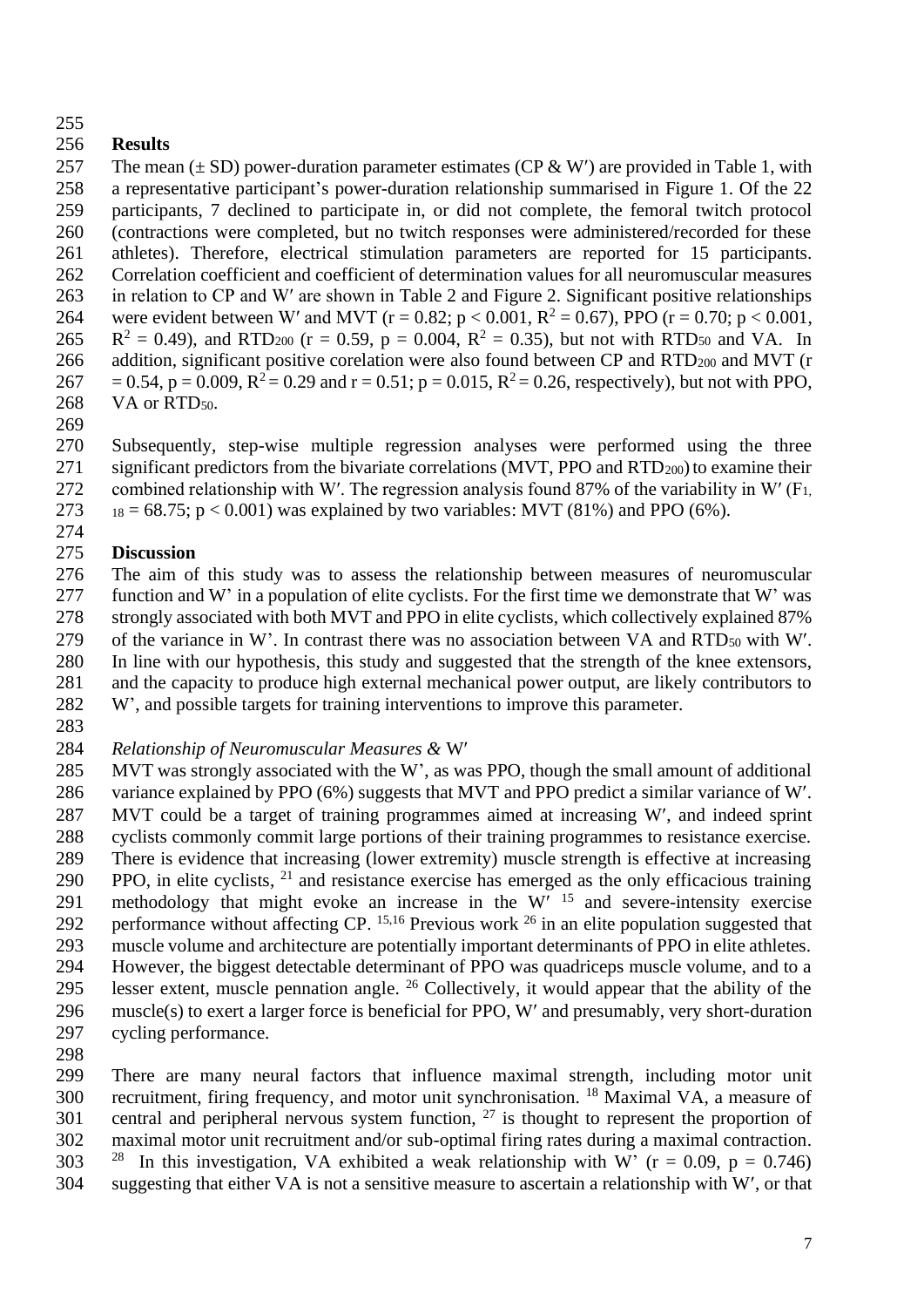any neural mechanism that influences W, is not detectable with VA in this population of elite cyclists. The capacity to produce a high amount of force is clearly a more important determinant of W than the ability to activate a large proportion of the available maximum force.

 In the absence of fatigue, this study demonstrated an association of CP between RTD<sub>200</sub> and 310 MVT (Table 2:  $r = 0.54$ ;  $r = 0.51$ , respectively). The lack of an association of RTD<sub>50</sub> suggests that the early component of RTD, that is thought to be primarily governed by neural factors, is of little importance in the context of CP. However, RTD200, which is heavily influenced by the 313 maximum force generating capacity of the muscle, <sup>19</sup> had a greater association on CP. Previous work examined the response to exhaustive cycling exercise within the severe-intensity domain and showed those who had a higher CP, experienced a smaller decrease in MVT post-exercise; ; collectively, this suggests that maximum force capability could be an important factor for determining performance in endurance athletes. Additionally, the current study showed that 318 MVT was positively correlated  $(r = 0.82)$  with W'. Previously, research has also showed that individuals with the largest W, experienced the greatest change in MVT following severe-320 intensity exercise to the limit of tolerance in a single-muscle (group) exercise. <sup>12</sup> Furthermore, 321 the magnitude of W' has previously been linked to MVT albeit in a smaller cohort (n = 11): <sup>5</sup> Knee extensor MVT is a strong predictor of cycling W and its relationship with CP suggests MVT might also be a determining factor for high level endurance performance.

## *Power-duration Variation and Error*

326 To the best of the authors' knowledge, we report the error for  $CP & W'$  parameters (Table 1) for the first time in a large cohort of elite cyclists. Using the best individual fit for each 328 participant [Eq. 2 – 4], CP SEE was  $2 \pm 2$  W (0.7  $\pm$  0.6%) and W' SEE was 1.51  $\pm$  1.34 kJ (6.1)  $\pm$  4.5%). Compared with the typically 'accepted' CV of  $\leq$ 5 and  $\leq$ 10% for CP and W'. 330 respectively, we attribute these very low error values to a group of well-familiarised 331 participants. <sup>20</sup> The cyclists who participated in this work all had undergone power-duration assessments on numerous occasions as part of their routine athlete monitoring, and therefore had extensive prior experience of both what was expected of them, and what to expect of the fixed-time TTs. This is an important aspect to highlight because it suggests these assessments show a high degree of sensitivity in an elite cycling cohort, and hence only small detectable changes are necessary to show meaningful physiological differences.

 This investigation is not without limitations; it would have been useful to measure muscle volume and architecture to understand if these factors contribute to W. Additionally, the study was cross-sectional in nature and whilst strong associations and predictors of W were identified, a "cause-effect" relationship cannot be established, and thus any speculation about training-induced changes should be interpreted with caution. Future work could examine changes in these measures (i.e., measures such as muscle size and architecture) and W, to capture changes across a season or as a result of a specific training intervention. Finally, this research did not aim to investigate sex differences, however the cohort used was a mixed sex group of elite athletes. Amidst a great deal of discussion in the literature regarding sex differences and performance the females in this study were generally less powerful and strong, but W' was similar to men and did not deviate from the trends in data (Figure 2). Future research could re-explore this work in females or indeed to understand more fully possible sex differences in these performance parameters.

- 
- 
-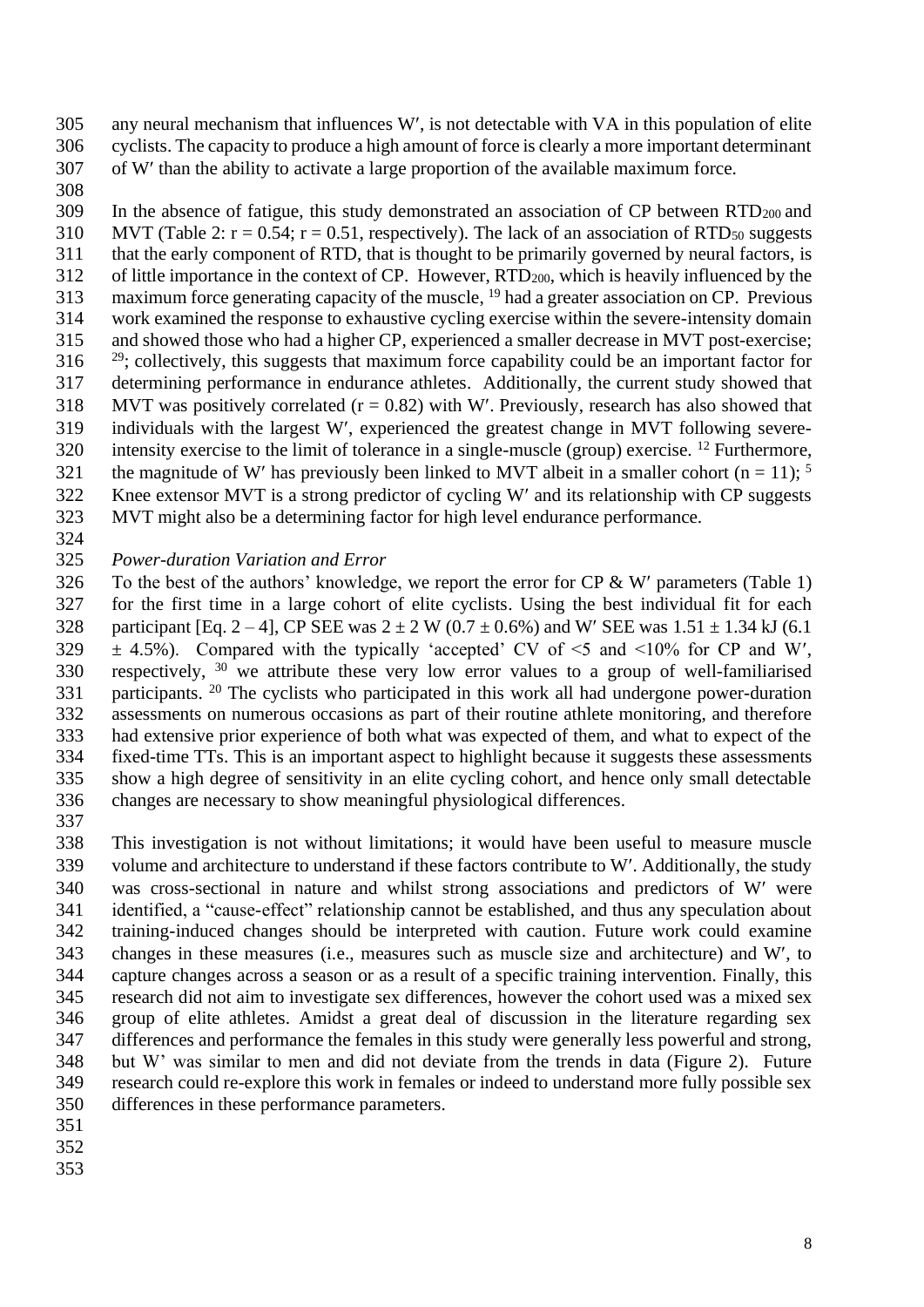## **Practical Applications**

 In the first instance, these data describe important physiological components of performance in a cohort of elite cyclists and allows practitioners, coaches and athletes decisions on parameters in their own environments. Importantly, determining CP and hence W (an important factor in elite cycling performance across a range of disciplines), can be time consuming and onerous to perform for athletes in applied scenarios. These data show that two simple measures, namely MVT and PPO, collectively contribute to W estimations. These data can be used as a platform for practitioners, coaches and athletes wishing to establish training methods to enhance W in order to improve cycling performance in well trained athletes.

# **Conclusion**

 In conclusion, W is predominantly explained by MVT and PPO. We also show a lack of association between W' and RTD<sup>50</sup> and VA. The fact that MVT and PPO have previously been shown to be highly influenced by muscle morphology (particularly muscle size) and that MVT and PPO are strong predictors of W' it is likely muscle size and strength, as opposed to fibre type and neural factors, contribute meaningfully to W.

### **Acknowledgements**

The authors would like to thank the coaches, and importantly the athletes who participated in

- this study without whom none of this would be possible.
-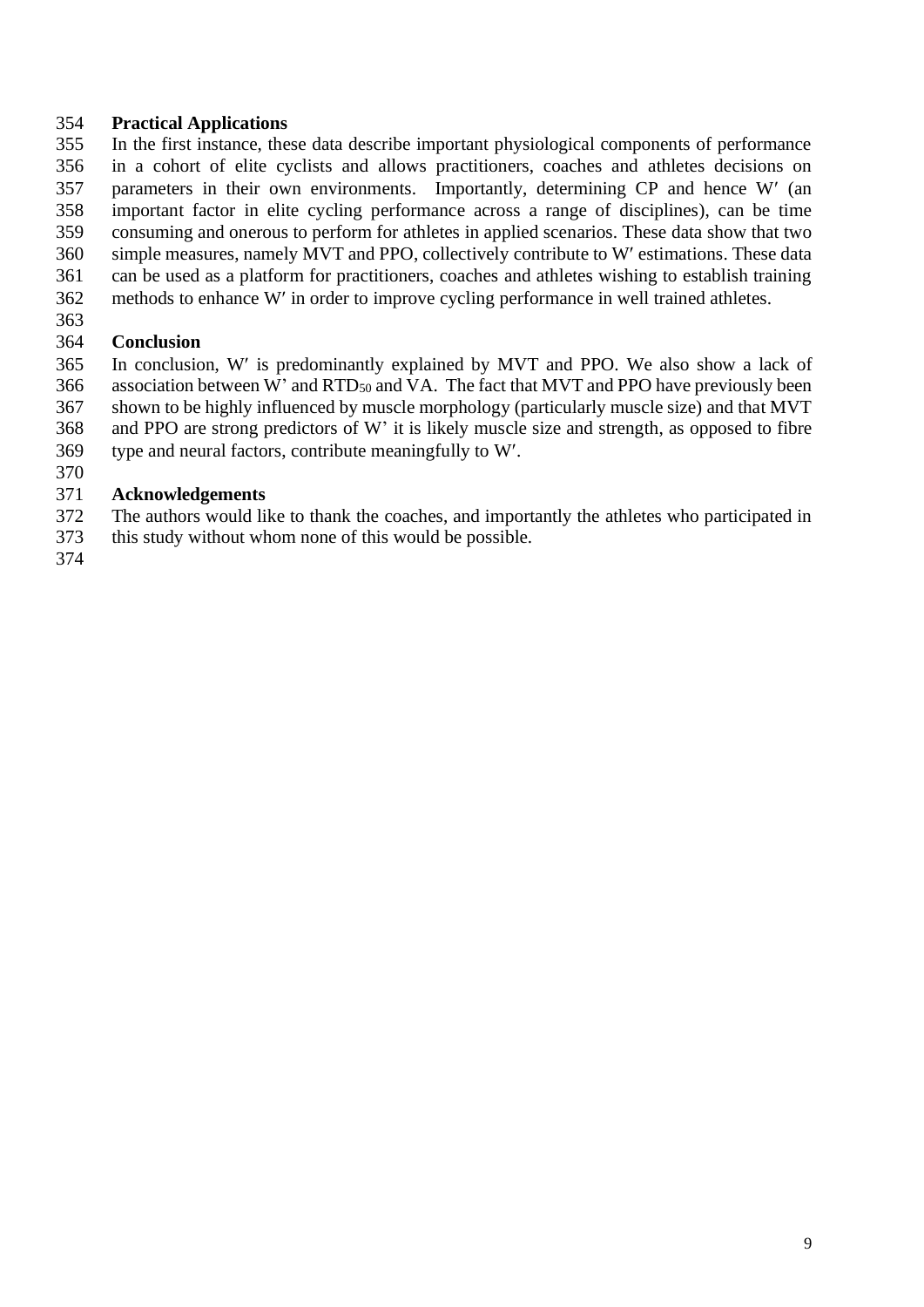| 375<br>376               |     | <b>References</b>                                                                                                                                                                                                                                                                                                      |
|--------------------------|-----|------------------------------------------------------------------------------------------------------------------------------------------------------------------------------------------------------------------------------------------------------------------------------------------------------------------------|
| 377<br>378<br>379        | 1.  | Jones AM, Wilkerson DP, Vanhatalo A, Burnley M. Influence of pacing strategy on O2<br>uptake and exercise tolerance. Scand J Med Sci Sports. 2008;18(5):615-626.<br>doi:10.1111/j.1600-0838.2007.00725.x                                                                                                               |
| 380<br>381<br>382        | 2.  | Jones AM, Vanhatalo A, Burnley M, Morton RH, Poole DC. Critical power:<br>implications for determination of V'O2max and exercise tolerance. Med Sci Sports<br>Exerc. 2010;42(10):1876-1890. doi:10.1249/MSS.0b013e3181d9cf7f                                                                                           |
| 383<br>384<br>385        | 3.  | Poole DC, Burnley M, Vanhatalo A, Rossiter HB, Jones AM. Critical Power: An<br>Important Fatigue Threshold in Exercise Physiology. Med Sci Sports Exerc.<br>2016;48(11):2320-2334. doi:10.1249/MSS.0000000000000939                                                                                                    |
| 386<br>387<br>388        | 4.  | Vanhatalo A, McNaughton LR, Siegler J, Jones AM. Effect of induced alkalosis on the<br>power-duration relationship of "all-out" exercise. Med Sci Sports Exerc.<br>2010;42(3):563-570. doi:10.1249/MSS.0b013e3181b71a4a                                                                                                |
| 389<br>390<br>391        | 5.  | Kordi M, Menzies C, Parker Simpson L. Relationship between power-duration<br>parameters and mechanical and anthropometric properties of the thigh in elite cyclists.<br>Eur J Appl Physiol. 2018;118(3):637-645. doi:10.1007/s00421-018-3807-1                                                                         |
| 392<br>393<br>394<br>395 | 6.  | Miura A, Endo M, Sato H, Sato H, Barstow T, Fukuba Y. Relationship between the<br>curvature constant parameter of the power-duration curve and muscle cross-sectional<br>area of the thigh for cycle ergometry in humans. European Journal of Applied<br>Physiology. 2002;87(3):238-244. doi:10.1007/s00421-002-0623-3 |
| 396<br>397<br>398        | 7.  | Moritani T, Nagata A, deVries HA, Muro M. Critical power as a measure of physical<br>work capacity and anaerobic threshold. Ergonomics. 1981;24(5):339-350.<br>doi:10.1080/00140138108924856                                                                                                                           |
| 399<br>400<br>401        | 8.  | Parker Simpson L, Jones AM, Skiba PF, Vanhatalo A, Wilkerson D. Influence of<br>hypoxia on the power-duration relationship during high-intensity exercise. Int J Sports<br><i>Med.</i> 2015;36(2):113-119. doi:10.1055/s-0034-1389943                                                                                  |
| 402<br>403<br>404        | 9.  | Broxterman RM, Craig JC, Ade CJ, Wilcox SL, Barstow TJ. The effect of resting blood<br>flow occlusion on exercise tolerance and W'. Am J Physiol Regul Integr Comp Physiol.<br>2015;309(6):R684-691. doi:10.1152/ajpregu.00283.2015                                                                                    |
| 405<br>406               | 10. | Vanhatalo A, Jones AM, Burnley M. Application of critical power in sport. <i>Int J Sports</i><br>Physiol Perform. 2011;6(1):128-136. doi:10.1123/ijspp.6.1.128                                                                                                                                                         |
| 407<br>408<br>409<br>410 | 11. | Ferguson C, Rossiter HB, Whipp BJ, Cathcart AJ, Murgatroyd SR, Ward SA. Effect of<br>recovery duration from prior exhaustive exercise on the parameters of the power-<br>duration relationship. J Appl Physiol (1985). 2010;108(4):866-874.<br>doi:10.1152/japplphysiol.91425.2008                                     |
| 411<br>412<br>413        | 12. | Broxterman RM, Richardson RS, Amann M. Less peripheral fatigue after prior exercise<br>is not evidence against the regulation of the critical peripheral fatigue threshold. J Appl<br>Physiol (1985). 2015;119(12):1520. doi:10.1152/japplphysiol.00759.2015                                                           |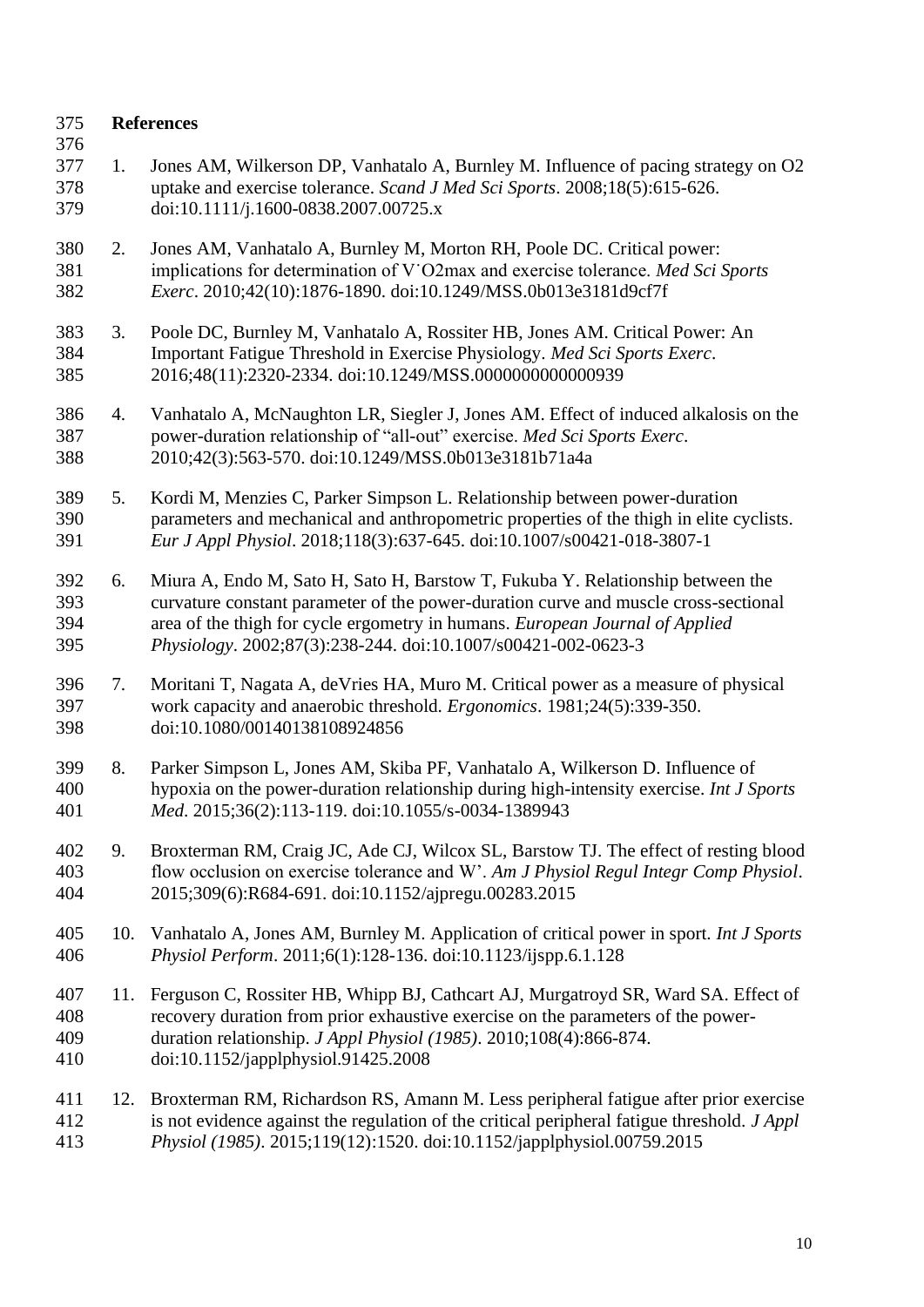13. Byrd MT, Wallace BJ, Clasey JL, Bergstrom HC. Contributions of Lower Body Strength Parameters to Critical Power and Anaerobic Work Capacity. *J Strength Cond Res*. February 2018. doi:10.1519/JSC.0000000000002555 14. Mitchell EA, Martin NRW, Bailey SJ, Ferguson RA. Critical power is positively related to skeletal muscle capillarity and type I muscle fibers in endurance-trained individuals. *J Appl Physiol (1985)*. 2018;125(3):737-745. doi:10.1152/japplphysiol.01126.2017 15. Bishop D, Jenkins DG. The influence of resistance training on the critical power function & time to fatigue at critical power. *Aust J Sci Med Sport*. 1996;28(4):101-105. 16. Sawyer BJ, Stokes DG, Womack CJ, Morton RH, Weltman A, Gaesser GA. Strength Training Increases Endurance Time to Exhaustion During High-Intensity Exercise Despite No Change in Critical Power: *Journal of Strength and Conditioning Research*. 2014;28(3):601-609. doi:10.1519/JSC.0b013e31829e113b 17. Bassan N, Denadai BS, Lima LCR, Caritá RAC, Abdalla LHP, Greco CC. Effects of resistance training on impulse above end‐test torque and muscle fatigue. *Experimental Physiology*. 2019;104(7):1115-1125. doi:10.1113/EP087204 18. Folland JP, Williams AG. The adaptations to strength training : morphological and neurological contributions to increased strength. *Sports Med*. 2007;37(2):145-168. 19. Maffiuletti NA, Aagaard P, Blazevich AJ, Folland J, Tillin N, Duchateau J. Rate of force development: physiological and methodological considerations. *Eur J Appl Physiol*. 2016;116(6):1091-1116. doi:10.1007/s00421-016-3346-6 20. Parker Simpson L, Kordi M. Comparison of Critical Power and W' Derived From 2 or 3 Maximal Tests. *Int J Sports Physiol Perform*. 2017;12(6):825-830. doi:10.1123/ijspp.2016-0371 21. Kordi M, Folland JP, Goodall S, et al. Cycling-specific isometric resistance training improves peak power output in elite sprint cyclists. *Scand J Med Sci Sports*. 2020;30(9):1594-1604. doi:10.1111/sms.13742 22. Merton PA. Voluntary strength and fatigue. *The Journal of Physiology*. 1954;123(3):553-564. doi:10.1113/jphysiol.1954.sp005070 23. Tillin NA, Jimenez-Reyes P, Pain MTG, Folland JP. Neuromuscular performance of explosive power athletes versus untrained individuals. *Med Sci Sports Exerc*. 2010;42(4):781-790. doi:10.1249/MSS.0b013e3181be9c7e 24. Tillin NA, Pain MTG, Folland J. Explosive force production during isometric squats correlates with athletic performance in rugby union players. *J Sports Sci*. 2013;31(1):66- 76. doi:10.1080/02640414.2012.720704 25. Black MI, Jones AM, Kelly JA, Bailey SJ, Vanhatalo A. The constant work rate critical power protocol overestimates ramp incremental exercise performance. *Eur J Appl Physiol*. 2016;116(11-12):2415-2422. doi:10.1007/s00421-016-3491-y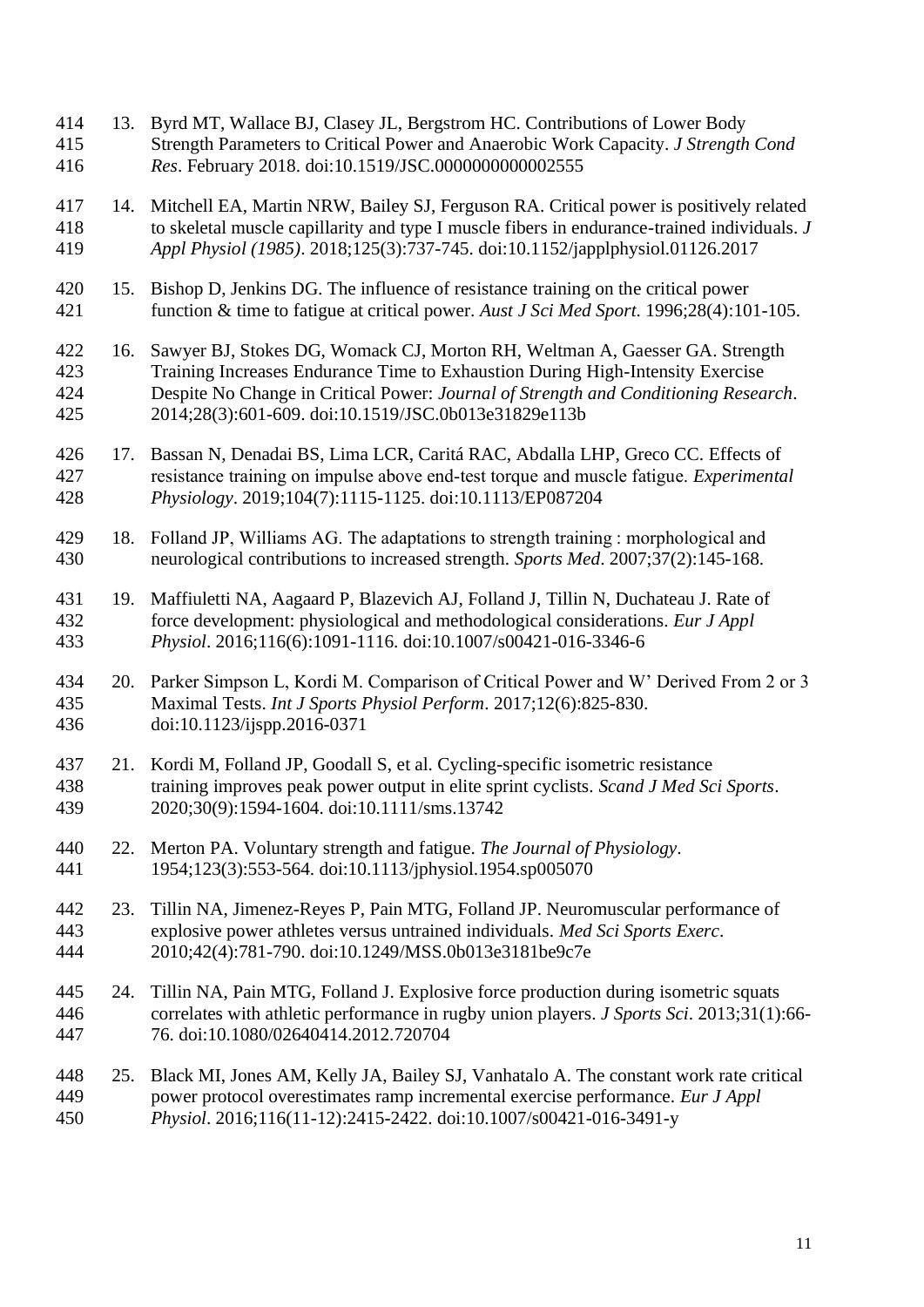- 26. Kordi M, Folland J, Goodall S, et al. Mechanical and morphological determinants of peak power output in elite cyclists. *Scand J Med Sci Sports*. 2020;30(2):227-237. doi:10.1111/sms.13570
- 27. Shield A, Zhou S. Assessing voluntary muscle activation with the twitch interpolation technique. *Sports Med*. 2004;34(4):253-267. doi:10.2165/00007256-200434040-00005
- 28. Kent-Braun JA. Central and peripheral contributions to muscle fatigue in humans during sustained maximal effort. *European Journal of Applied Physiology and Occupational Physiology*. 1999;80(1):57-63. doi:10.1007/s004210050558
- 29. Schäfer LU, Hayes M, Dekerle J. The magnitude of neuromuscular fatigue is not intensity dependent when cycling above critical power but relates to aerobic and anaerobic capacities. *Exp Physiol*. 2019;104(2):209-219. doi:10.1113/EP087273
- 30. Black MI, Jones AM, Bailey SJ, Vanhatalo A. Self-pacing increases critical power and improves performance during severe-intensity exercise. *Appl Physiol Nutr Metab*. 2015;40(7):662-670. doi:10.1139/apnm-2014-0442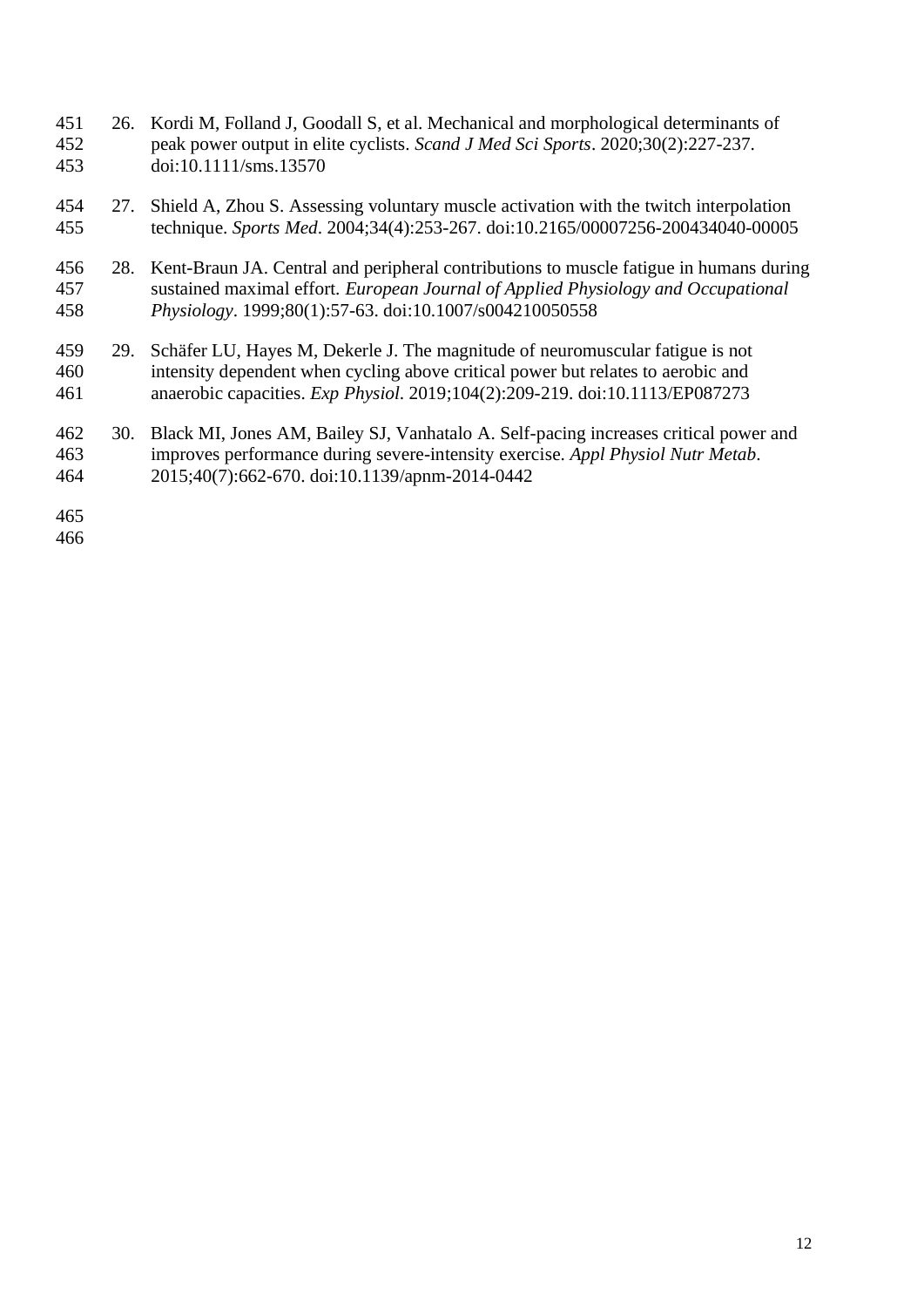

 $\frac{467}{468}$ Figure 1: The average power-duration relationship (blue dotted line) in conjunction with the 469 critical power represented by the solid red line of all the riders. The shaded areas of the 470 respective lines represent standard deviation; the crosses denote each measurement point (1, 471 180, 300 and 720 s). Model parameter values showed mean  $R^2$  was  $0.9986 \pm 0.0016$  with total 472 error of  $6.9 \pm 5.1\%$ . SEE for CP and W' was 2.3 W and 1,510 J, respectively. 473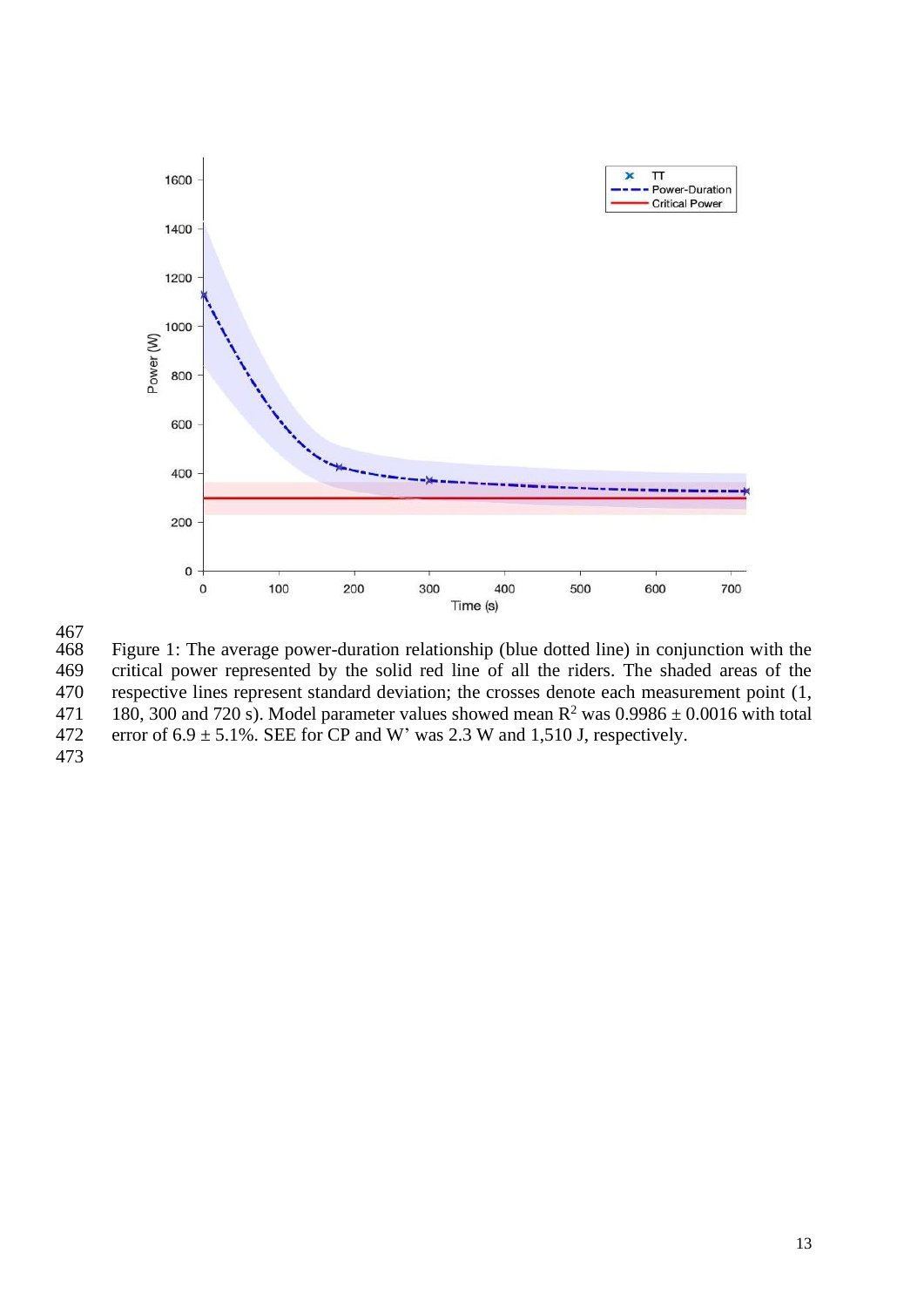



Figure 2: Relationships of W' with: (a) rate of torque development of knee extensors at 50 ms 477 (RTD<sub>50</sub>); (b) rate of torque development of knee extensors at 200 ms (RTD<sub>200</sub>); (c) maximum voluntary torque of the knee extensors (MVT); (d) peak power output (PPO); and (e) Voluntary activation of knee extensors (VA). In addition, (f) which represents the relationship between PPO and MVT. Closed squares denotes men's track endurance riders; closed circles denotes men's track sprinters; closed triangle denotes men's mountain bikers; closed diamond denotes men's road rider; open squares denotes women's track endurance riders; open circles denotes women's track sprinters; open triangle denotes women's mountain bikers.